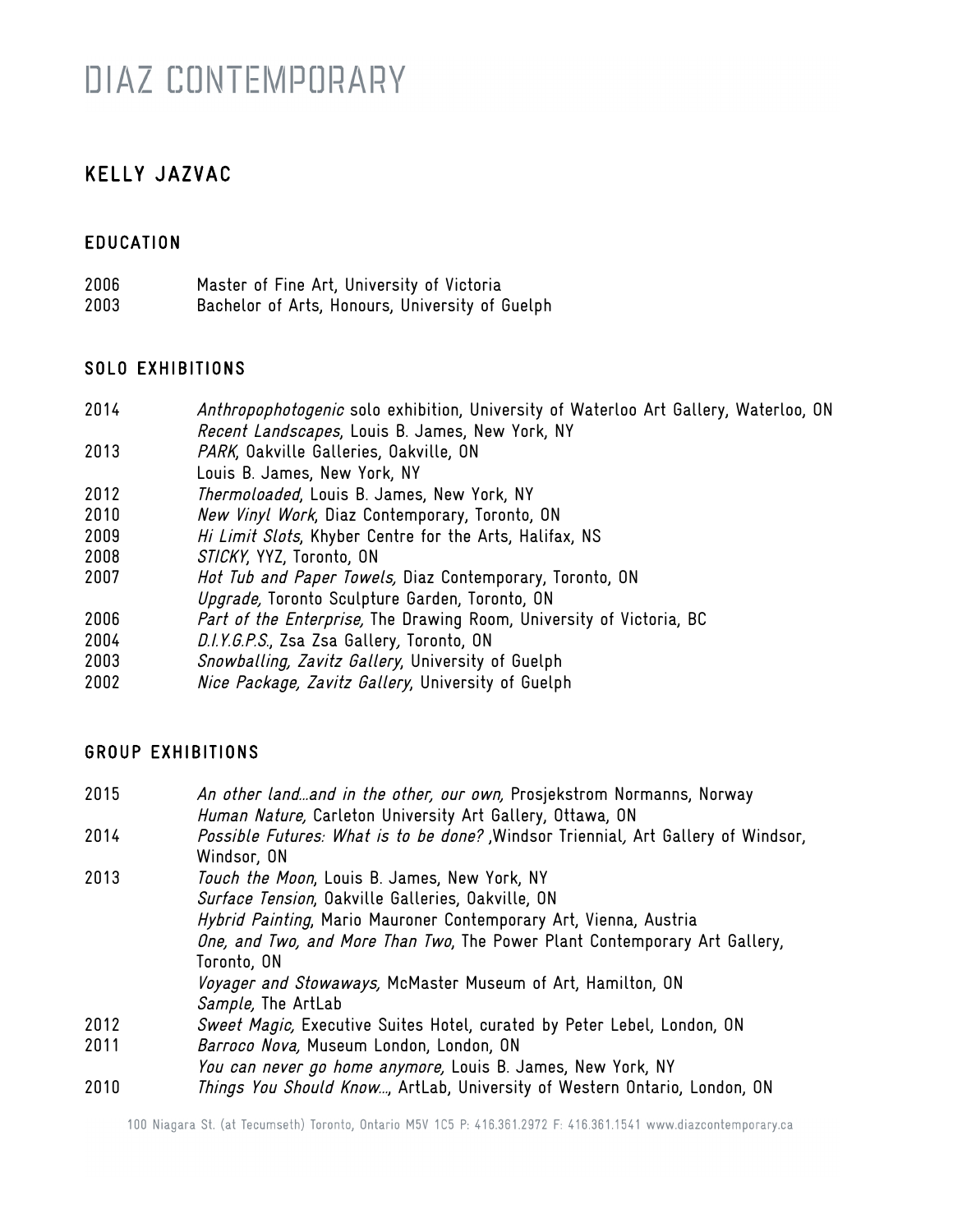| 2009 | Air Conditioned Jungle, Diaz Contemporary, Toronto, ON<br>Double Confluence, collaborative exhibition with Mitzi Pederson and Patrick Howlett,<br>Atelierhof Kreuzberg, Berlin |
|------|--------------------------------------------------------------------------------------------------------------------------------------------------------------------------------|
|      | The Way I Are, curated by Katie Bethune-Leamen, Blackwood Gallery, University of<br>Toronto, ON                                                                                |
| 2008 | Pleinairism, curated by Kitty Scott, i8 Gallery, Reykjavik, Iceland<br>The Constant Search for a Better Way, curated by Bill Jeffries, Simon Fraser University<br>Gallery, BC  |
|      | Dream Home, Plug-In ICA, Winnipeg, MB                                                                                                                                          |
| 2007 | Pulp, Open Space, Victoria, BC                                                                                                                                                 |
| 2005 | Kelly Jazvac and Lucy Pullen, Exhibition Hall, curated by Luanne Martineau,<br>University of Victoria, BC                                                                      |
|      | RPM: The Lost Art of the LP Cover, Deluge, Victoria, BC                                                                                                                        |
|      | Voitures à Controverse: Débrayé, The Darling Foundry, Montréal, PQ                                                                                                             |
|      | The McCleave Gallery Cross Canada Tour, the Ministry of Casual Living,                                                                                                         |
|      | Victoria, BC, ODD Gallery, Dawson City, YK                                                                                                                                     |
|      | So, you want to think freely!, Production Studio Exhibitions, curated by Lucy                                                                                                  |
|      | Pullen, Vancouver, BC                                                                                                                                                          |
| 2004 | Institutionalized, Rogue Art Artist Run Centre, Victoria, BC                                                                                                                   |
|      | Toronto Alternative Arts Fair, Gladstone Hotel, Toronto, ON                                                                                                                    |
|      | MOBLOG, web-based exhibition curated by Dr. Susan Douglas, Guelph, ON                                                                                                          |
|      | Eyelevel Reshelving Initiative, Eyelevel Gallery, Halifax, NS                                                                                                                  |
| 2003 | Slap Shot, The Bluffs Gallery, Scarborough, ON                                                                                                                                 |
|      | NSF Industries, Washington Street Art Center, Boston, Massachusetts                                                                                                            |
|      | Tee Time, Millicent Gallery, Los Angeles, California                                                                                                                           |
|      | 2For, Zavitz Gallery, University of Guelph                                                                                                                                     |
|      | Blackwood Gallery (A-Space), curated by Ryan Suter, Guelph, ON                                                                                                                 |
| 1997 | Chrysalis, Art Gallery of Hamilton, Hamilton, ON                                                                                                                               |

#### **RESIDENCIES**

| 2012    | Josef and Anni Albers Foundation, Artist in Residence, Bethany, CT |
|---------|--------------------------------------------------------------------|
| 2010    | WARP Coup de Ville, Sint Niklaas, Belgium                          |
| 2009    | Reverse Pedagogy Part II, Venice, Italy                            |
| 2008/09 | Space Studios, Canada Council International Residency, London, UK  |
| 2008    | Thematic Residency, Banff Centre for the Arts, Banff, AB           |

#### AWARDS AND GRANTS

| 2014 | Sobey Art Award Longlist |  |
|------|--------------------------|--|
|------|--------------------------|--|

- 2013 SSHRB Grant for interdisicplinary plastics pollution research project
- 2013 Canada Council for the Arts Visual Arts Project Grant
- 2011-12 Ontario Arts Council Exhibition Assistance Grant
- 2009-11 Dean's Travel Research Grant, University of Western Ontario
- 2008/09 Canada Council International Residency Production Grant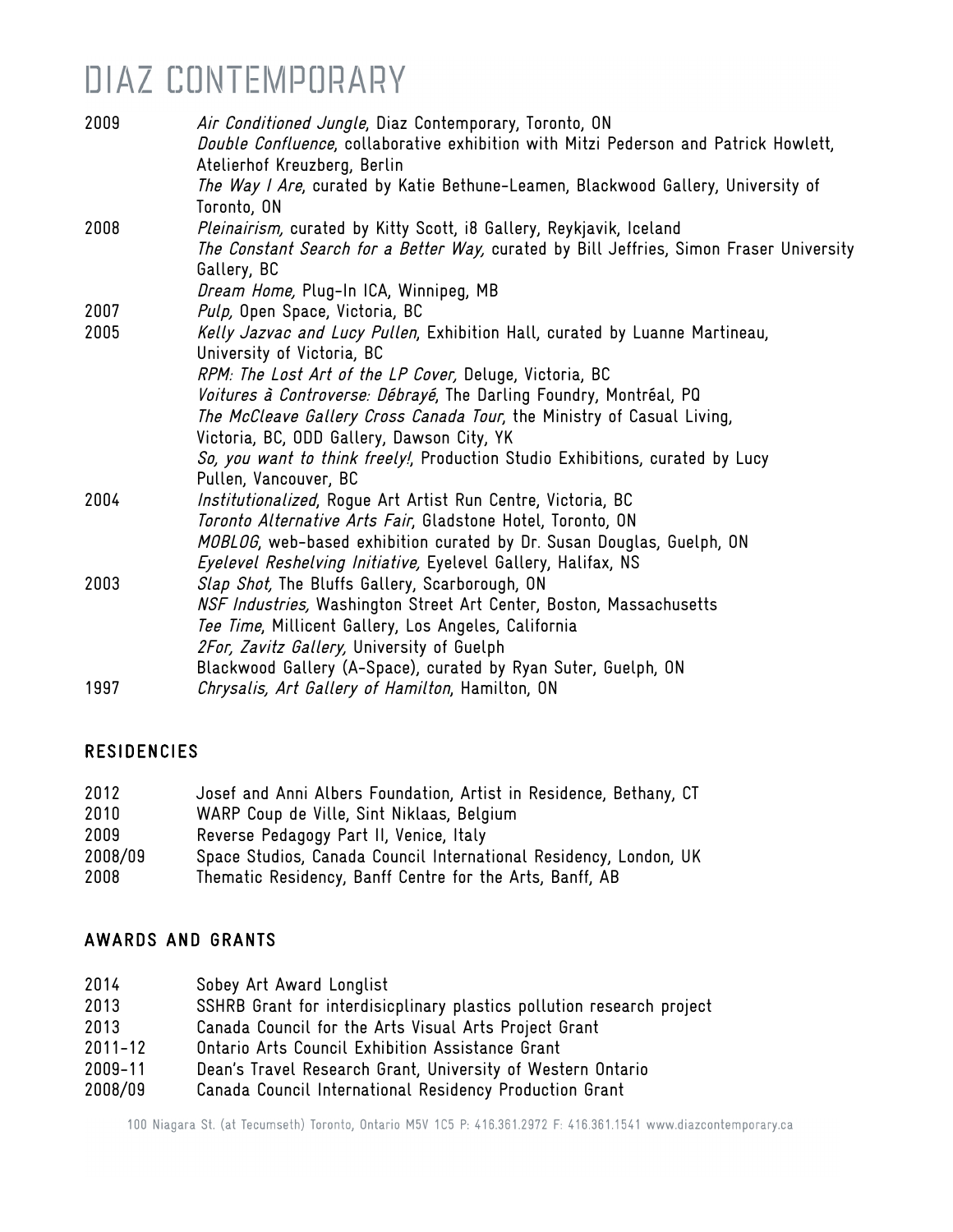- 2008 Canada Council Travel Grant
- Canada Council Project Grant
- 2007 Toronto Arts Council Emerging Artist Grant
- Ontario Arts Council Exhibition Assistance Grant
- 2006 Andy Farquharson Award for Excellence in Teaching
- 2005 University of Victoria Graduate Fellowship
- 2004 Social Sciences and Humanities Research Council, Canadian Graduate Scholarship
- 2003 DuMaurier Arts Emerging Artists' Grant University of Guelph College of Arts Gold Medal David Murray Medal in Arts Ontario Graduate Scholarship (declined) Winegard Medal Nominee Gordon Couling Studio Art Scholarship 2002 Christian Cardell Corbet Prize in Sculpture 2001 George Tanaka Memorial Scholarship 2001-2000 Dean's Scholarship 1999-2003 Dean's Honour List
- 1999 University of Guelph Entrance Scholarship

### CATALOGUES

- 2013 Why Painting Now? curated by\_ vienna 2013, Vienna, AT Micah Lexier: One, and Two, and More than Two, The Power Plant Contemporary Art Gallery, Toronto, ON
- 2012 Barroco Nova: Neo-Baroque Moves in Contemporary Art, ARTLAB Gallery, University of Western Ontario, London, ON, 2012
- 2008 Kelly Jazvac: Flop, Space Studios, London, UK

### BIBLIOGRAPHY

2014 Mason, Rachel, "Plastiglomerate: The Rock of the Future Made into Sculpture." The Huffington Post. August 29, 2014. Available at http://www.huffingtonpost.com/rachelmason/plastiglomerate-the-rock-\_b\_5736394.html Joseph Castro, "Plastic Legacy: Humankind's Trash Is Now a New Rock," Live Science. June 2014 Available at http://www.livescience.com/46057-human-trash-becomes-newplastiglomerate-rock.html David Bielo, "I just want to say one word to you: Plastiglomerate," American Scientific. June 2014. Available at http://www.scientificamerican.com/podcast/episode/i-just-wantto-say-one-word-to-you-plastiglomerate1/ Blane Brownell, "Rocks on a polluted beach reveal human impact," Architect Magazine. June 2014. Available at http://www.architectmagazine.com/alternative-materials/rockson-a-polluted-beach-reveal-human-impact\_o.aspx?dfpzone=home Caoimhe Morgan-Feir, "Exhibition Reviews: Kelly Jazvac," Magenta Magazine. Spring 2014, Vol 5, No. 1. Available at http://www.magentafoundation.org/magazine/kellyjazvac/ Ben Portis, "Surface Tension," C Magazine, Spring 2014, Issue 121, p. 61-62.

"Touch the Moon," The New Yorker, January 13, 2014, p. 10.=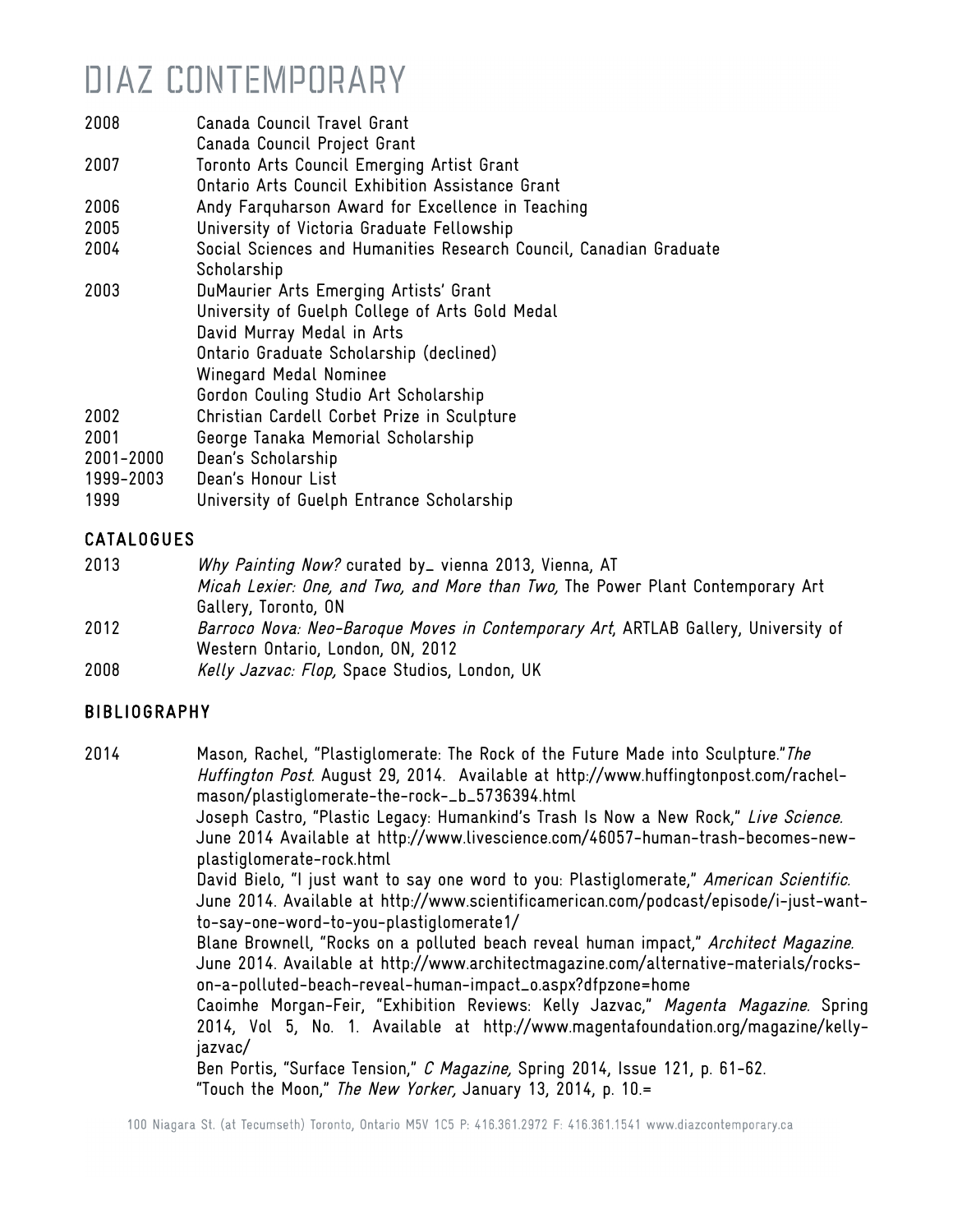| 2013 | Stephanie Cormier, "Kelly Jazvac and Kelly Wood at Diaz Contemporary," Border<br>Crossings, June- August 2013, Vol. 32, Issue 2, p. 140.                     |
|------|--------------------------------------------------------------------------------------------------------------------------------------------------------------|
| 2012 | R.H. Lossin, Kelly Jazvac: Thermoloaded, The Brooklyn Rail, June 2012.                                                                                       |
|      | www.brooklynrail.org/2012/06/artseen/kelly-jazvac-thermoloaded                                                                                               |
|      | www.tribes.org/web/2011/11/07/you-can-never-go-home-anymore-the-conundrum-of-                                                                                |
|      | pre-apocalyptic-art-by-r-h-lossin/#more-3148                                                                                                                 |
|      | Enright, Robert. "Barroco, We Hardly Knew You," Border Crossings, Issue #120, Winter<br>2012: p. 18.                                                         |
| 2011 | R.H. Lossin, The Conundrum of Pre-Apocalyptic Art, A Gathering of Tribes, November<br>2011.                                                                  |
| 2010 | Nicholas Brown, Enthusiasm, Red Bull 381 projects exhibition essay, October 2010.<br>Vanessa Nicholas, Vinyl Vitruoso, Canadian Art Online, May 15 2010.     |
|      | Gary Michael Dault, Kelly Jazvac at Diaz Contemporary, The Globe and Mail, April 24<br>2010.                                                                 |
| 2009 | Alex Snukal, The Way I Are. C Magazine. June 2009.                                                                                                           |
|      | Jonathan Griffin, Kelly Jazvac, Space Studios catalogue essay. February 27, 2009.<br>Katie Bethune-Leamen. The Way I Are. Exhibition essay. January 21 2009. |
| 2008 | Katie Bethune-Leamen. The Constant Search for a Better Way. Border Crossings,<br>December 2008. Issue 108.                                                   |
|      | Josie Walker, Kelly Jazvac Interview, November 2008.                                                                                                         |
|      | www.spacestudios.org.uk/All_Content_Items/Artists_Space/Kelly_Jazvac_interview/                                                                              |
|      | Dan Adler, Critic's Picks: Kelly Jazvac at YYZ Artists Outlet.                                                                                               |
|      | http://artforum.com/archive/id=21095, September 15 2008.                                                                                                     |
|      | Katie Bethune Leamen, Sticky. Droopy Slumpy Peely or "Inchoaaaaaaaaaaaaate!" (as if<br>yelled into a canyon). YYZ exhibition essay. September 5 2008         |
|      | http://www.yyzartistsoutlet. org/exhibitions.asp?ID=238                                                                                                      |
|      | Amy Verner, 'New and improved' is so last year: the hottest word on everyone's tongue?<br>Upgrade. The Globe and Mail. March 29 2008.                        |
|      | Stacey Abramson, Dream House. Winnipeg Free Press. March 1 2008.                                                                                             |
|      | Wendy Welch, Mished and Mashed, Monday Magazine. January 2 2008.                                                                                             |
| 2007 | Jeanne Randolph, "Read Car." Toronto Sculpture Garden Exhibition Brochure, October 3<br>2007.                                                                |
| 2006 | Elizabeth Nidjam, "Kelly Jazvac: To Boldly Go, etc." The Unacknowledged Source, April<br>2006.                                                               |
| 2005 | Lucy Pullen, "So you want to think freely!" Production Studio Exhibition Essay, April 8<br>2005.                                                             |
|      | Christine Redfern, "Road Rage." Montreal Mirror, August 4, Vol. 21 No. 7, 2005.                                                                              |
| 2003 | Paula Bialski, "The Snowball Effect: An Interactive Art Shelter." The Ontarion, Vol. 140.5,<br>February, 2003.                                               |
| 2002 | Paula Bialski, "Art is Garbage: Used Cardboard is Turned into Art at Zavitz Gallery," The<br>Ontarion, Vol. 139.7, October, 2002.                            |
|      |                                                                                                                                                              |

### ART FAIRS

- 2013 UNTITLED., Miami Beach
- 2012 Toronto International Art Fair
- 2010 The Armory Show, New York
- 

2009 **Art Forum Berlin**<br>100 Niagara St. (at Tecumseth) Toronto, Ontario M5V 1C5 P: 416.361.2972 F: 416.361.1541 www.diazcontemporary.ca